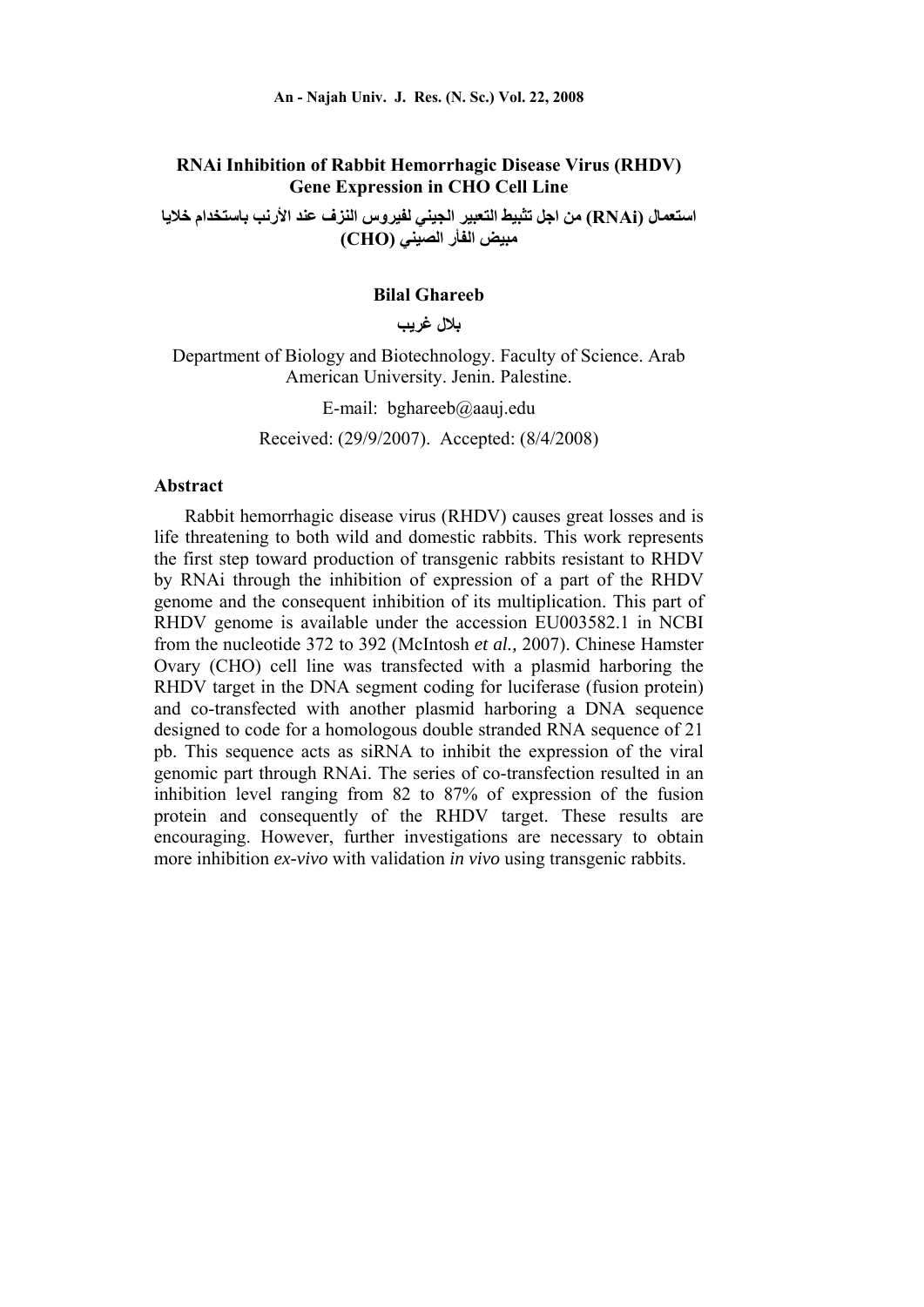*Key words:* RNA interference (RNAi), small interfering RNAs (siRNAs), microRNA (miRNA), rabbit hemorrhagic disease virus (RHDV), regulation of gene expression by silencing, CHO cell line, transgenic animals.

#### **ملخص**

يسبب فيروس النـزف عنـد الأرنـب (RHDV) خسـارة فادحـة فـي قطـاع التربيـة وفـي الحيوانات البرية أيضا. يمثل هذا العمل الخطوة الأولى باتجاه إنتاج أرانب مقاومة لهذا الفيروس باسـتخدام تقنيــة مبنيــة علــي ظــاهرة تـداخل الحمـض النــووي الريبــوزي مــزدوج السلسـلة (RNAinterference) من خلال تثبيط التعبير الجيني لجزء من منظومهٔ الفيروس الوراثية وبالتالي منـع تكـاثره. هـذا الجـزء متـاح تحـت الـرقم EU003582.1 فـي الــ NCBI مـن النيوكليوتيدة ٣٧٢ وحتى ٣٩٢ (2007 *.McIntosh et al.* تم إدخال بلازميد في خلايا مبيض الفأر الصيني، يحتوي هذا البلازميد بداخل جين اللوسيفيريز على جزء من منظومة الفيروس الوراثية (بروتين التّحامي)، وتم كذلك في نفس الخلايا إدخال بلازميد آخر يحتوي على DNA مصѧمم بهѧدف أن يشѧفر RNA الѧذي ينطѧوي علѧى نفسѧه ليكѧوِّن سلسѧلة RNA مѧزدوج السلسلة بطول ٢١ زوجا من النيوكليوتيدات. هذه السلسلة مصـممة لتعمل ك siRNA وتثبط بواسطة ظاهرة تداخل الـRNA التعبير للجزء المذكور أعلاه من منظومة الفيروس المتطابقة من حيث السلسلة النيوكليوتيدية (RNAi). أظهرت النتائج تثبيطا للتعبير الجيني الفيروسي ممثلا بقراءات البروتين الإلتحامي (اللوسيفيريز) يتراوح مـا بـين ٨٢ إلـي ٨٧% مـن التعبير للجـين الالتحامي وبالتالي لذلك الجزء من منظومة الفيروس بداخله. هذه النتائج مشجعة إلا أنها تحتـاج إلى مزيد من الأبحاث لإقرارها وللحصول على مزيد من التثبيط باستخدام خلايا ومن ثم باستخدام أرانب معدلة وراثيا**.**ً

### **Introduction**

Rabbit Hemorrhagic Disease (RHD) is a highly contagious, severe acute viral illness. Typically, the disease presents with fever and sudden death (Marcato *et al.,* 1991; Capucci *et al.,* 1991). Rabbits will often develop a blood-tinged foamy nasal discharge, severe respiratory distress and/or convulsions preceding death. Mortality rates are high, ranging from 70% to 95% (reviewed by McIntosh, 2007).

The RHDV genome is a ssRNA genome with no DNA stage. It is composed of 7447 nucleotides (McIntosh *et al.,* 2007). The following proteins are coded by this genome: p16, p23, and p37 nonstructural proteins, VPg, a putative nonstructural protein of approximately 30 kDa,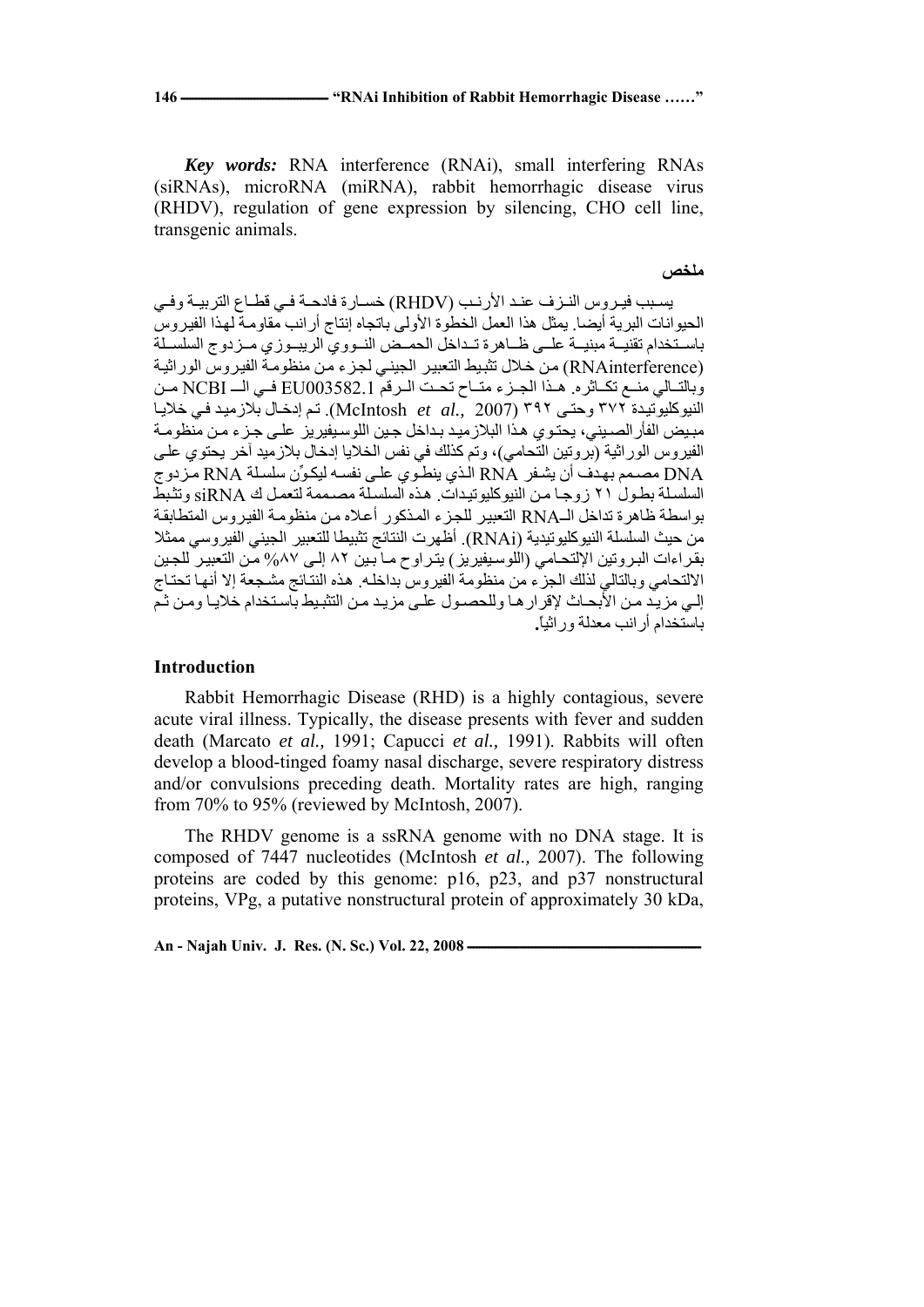a trypsin-like cysteine protease of 15 kDa, a putative RNA polymerase of 58 kDa, the major capsid protein VP60 and a minor structural protein of 10 kDa (Wirblich *et al.,* 1996).

RNAi was first discovered in the petunia plant (Napoli *et al.,* 1993). Later on, RNAi was found to be involved in the regulation of several genes that control the plant's shape in *Arabidpsis* (Palatnik *et al.,* 2003). RNAi was also described for the worm *Caenorhabditis elegans* (Lee *et al.* 1993).

Plants harboring only short sequences of the viral RNA genome produced tolerance or resistance against the corresponding viruses (Stram and Kuzntzova, 2006). Short fragments of plant gene sequences were introduced into plant viruses which were used to infect plants. The expression of the targeted plant gene was suppressed after infection of plants with the modified viruses (Metzlaff *et al.,* 1997)

The causative agent of the RNAi was identified to be the double stranded RNA. Although the full mechanism is not yet fully elucidated, the ribonuclease enzyme appropriately called Dicer interacts with the dsRNA and cleaves it into short double stranded RNA molecules of 21 to 23 bp. The structural basis for double-stranded RNA processing by Dicer is described by Macrae *et al.,* 2006. The short ds fragments resulting from Dicer action are called small interfering RNAs (siRNAs). These ds siRNAs are split off into single stranded RNA molecules (ssRNA). The resulting ssRNA molecules are integrated into a complex of multiproteins called the RNA-induced silencing complex (RISC), which cleaves the mRNA (Lodish *et al.,* 2004). In *Caenorhabditis elegans*, which is widely used in the RNAi research (Dzitoyeva *et al.,* 2003), an effective RNAi response requires the production of secondary siRNAs by RNA-directed RNA polymerases (RdRPs). The RdRPs perform unprimed RNA synthesis (Sijen *et al.,* 2007). The nature of the populations of siRNA molecules involved in RNAi was investigated in details by Pak and Fire, 2007. RNAi has a systemic and generally a heritable effect in plants as well as in *C. elegans*. RNAi takes place in plants via the movement of siRNAs through plasmodesmata (Lodish *et al.,* 2004).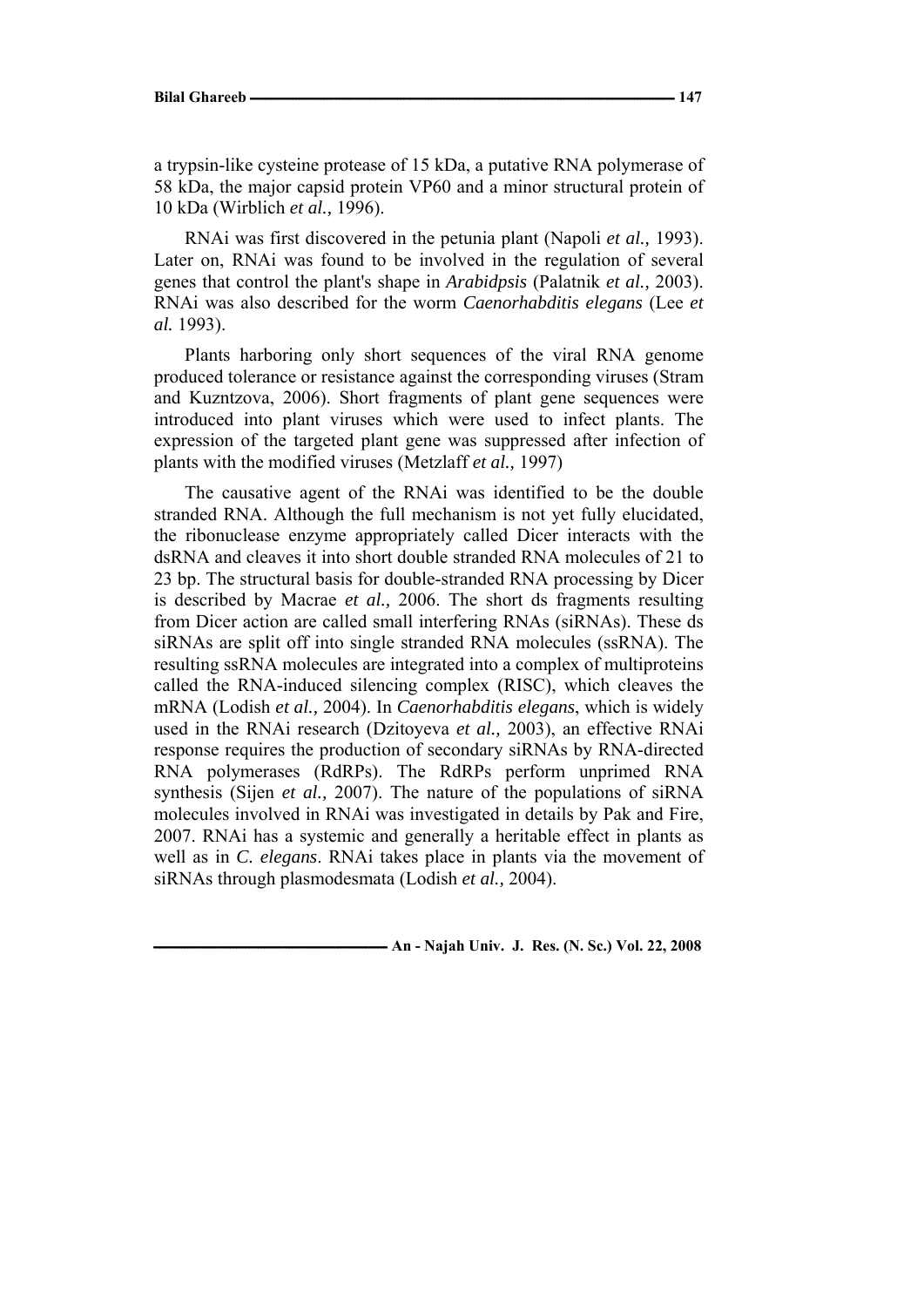In bacteria, genes that control mRNA abundance or translation by binding to matching mRNA molecules were identified, but are not considered to be siRNAs or miRNA's because the Dicer enzyme is not involved (Morita *et al.,* 2006).

The first application of RNAi to reach clinical trials is in the treatment of macular degeneration. RNAi has also been shown effective in the complete reversal of induced liver failure in mouse models (Zender *et al.,* 2003) and in silencing of hepatitis A virus infection (Kusov *et al.,* 2006). A retrovirus-based system to stably silence hepatitis B virus genes by RNA interference is described by Jia, 2006. Encouraging results were obtained for the inhibition of propagation of influenza virus (Li, 2005) and for inhibition of Measles virus multiplication in cell culture (Hu, 2005). RNAi could also be used to silence the expression of some of the genes required for infection by the majority of primary HIV-1 isolates (Lee, *et al.,* 2003). Experimental cancer therapy by siRNAs can open a treatment horizon in the future (Tong, 2005). The therapeutic potential of RNAi for neurological disorders makes it promising (Sah, 2006).

### **Objective of this Study**

The need for an efficient prevention against RHDV is of vital importance for rabbits in domestication and the wild. Although an efficient vaccine (a recombinant protein to be injected into the young rabbits) was prepared by INRA (France) to protect against infection with RHDV, its use is, however, problematic and restricted to domestic animals. Considering all the reported results of the RNAi phenomenon, it was appealing to think about protecting rabbits against this disease using RNAi. In this paper, RNAi will be assayed for inhibiting the expression of a part of the genome of RHDV with the horizon of creating transgenic rabbits resistant to RHDV. An RNAi special construct will, therefore, be used to suppress the expression of a part of the RHDV viral genome (inserted in luciferase as a fusion protein) through the co-transfection both constructs in the CHO cell line, and then assaying for the luciferase activity as an indicator of the suppression level by RNAi.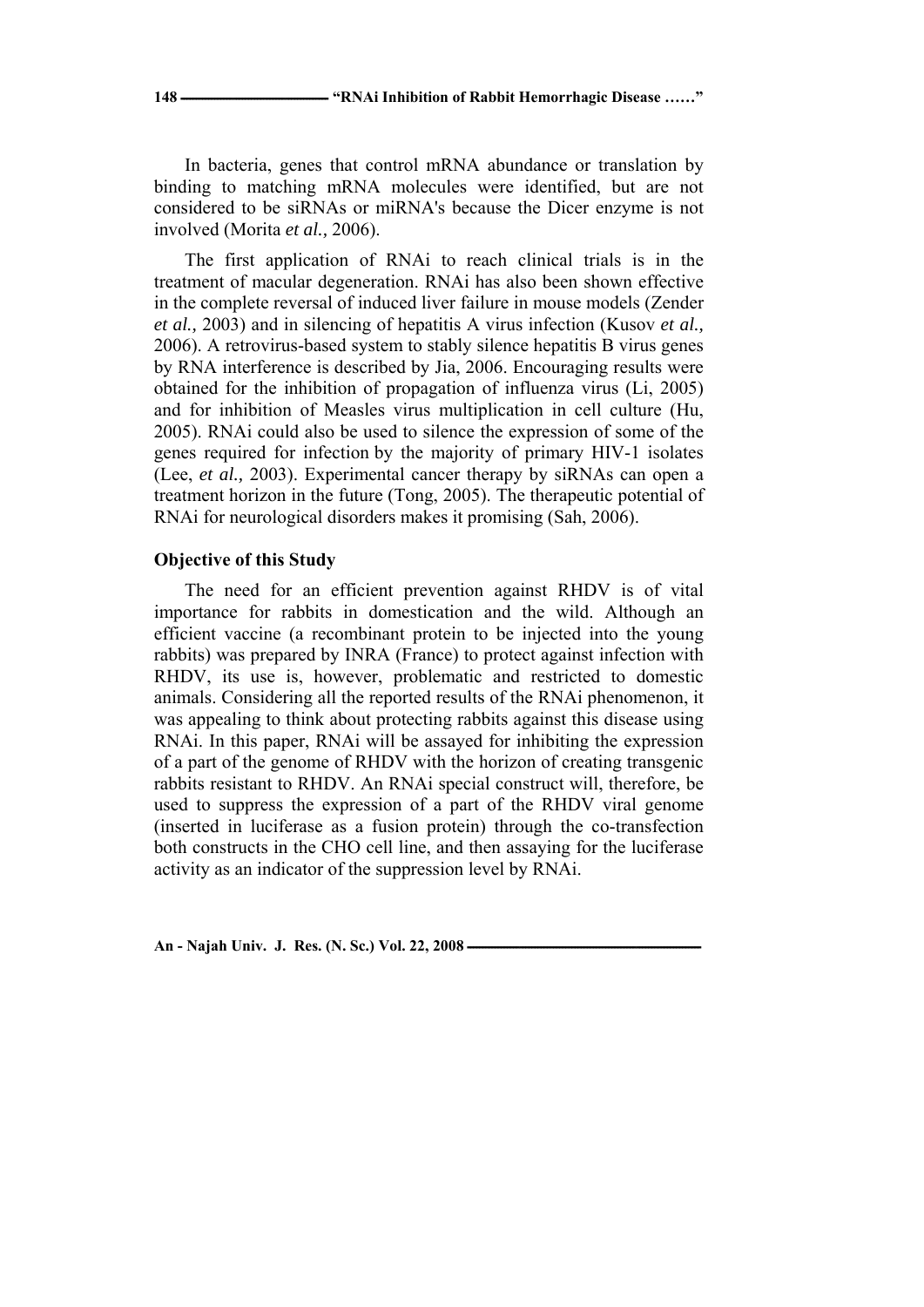### **Methodology**

### *Design of the RHDV RNAi seq (RNAi construct)*

RHDV RNAi seq (RNAi construct) was constructed in two steps using pBS/U6 (figure 1). In the first step, the pair of oligos RHDV1a/RHDV1b (ggcattgaacaaggttatccca and ccgtaacttgttccaatagggttcga respectively) was used followed by the pair of oligos RHDV2a/RHDV2b (agcttgggataaccttgttcaatgccctttttg and accctattggaacaagttacgggaaaaacttaa). RHDV1a/RHDV1b are designed to have (upon annealing) a blunt end on one extremity and a *Hind*III compatible end on the other extremity. RHDV2a/RHDV2b are designed to have (upon annealing) a *Hind*III compatible on one end and a blunt end on the other extremity. After cloning the mentioned two pairs of oligos, the double stranded DNA fragment cloned downstream U6 promoter called hence for RHDV RNAi seq (RNAi construct) should code (upon transcription) for a single stranded RNA molecule. This RNA molecule is designed to fold upon itself to form the following 21 double stranded RNA molecule

ggcauugaacaagguuauccc

ccguaacuuguuccaauaggg

This double stranded RNA molecule is homologous to a part of the RHDV genome that was cloned in pcDNAMLC. This part is available under the accession EU003582.1 in NCBI (McIntosh *et al.,* 2007) from the nucleotide 372 to 392 (the entire RHDV genomic sequence is composed of 7447 nucleotides). This part is a component of an expressed sequence coding for a polyprotein (McIntosh *et al.,* 2007) which is available in NCBI (protein\_id ABV56618.1). For simplicity, this part of the RHDV genome will be named RHDV target throughout this paper. RHDV target was chosen on the basis of the possibility of use of RHDV RNAi seq (RNAi construct) to create transgenic rabbits (in future investigations). Therefore, in order to avoid possible silencing of essential rabbit endogenous genes, a search on BLAST was performed to avoid common sequences with the rabbit genome. The chosen RHDV target fills this requirement.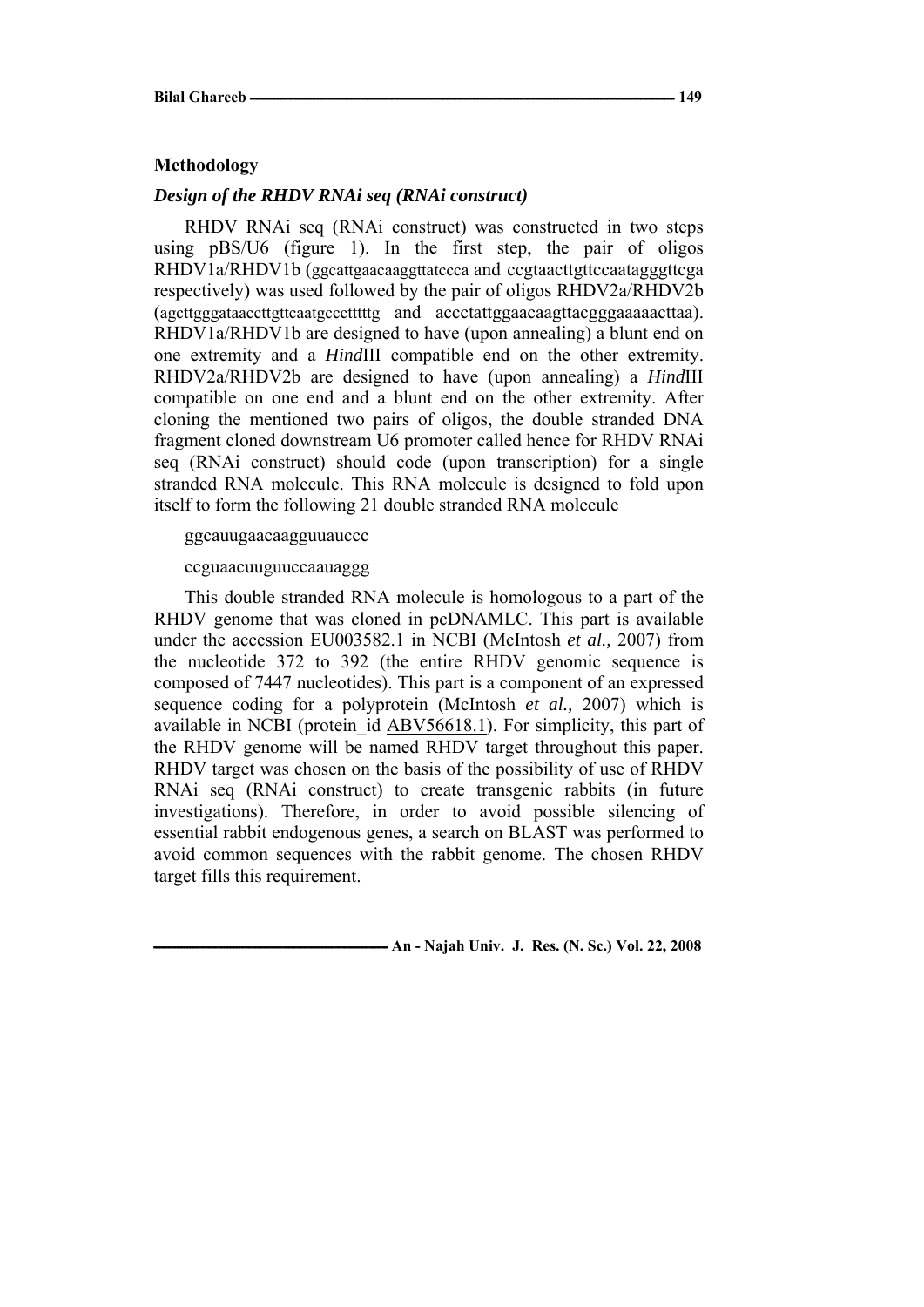### *Cloning of the RHDV RNAi seq (RNAi Construct) in pBS/U6 plasmid*

A pair of oligos RHDV1a/RHDV1b (ggcattgaacaaggttatccca and ccgtaacttgttccaatagggttcga respectively) were annealed and cloned in the plasmid pBS/U6 down stream of the promoter U6. The pBS/U6 plasmid was supplied by Prof. L. M. Houdebine, INRA, France (figure 1). Cloning was accomplished by cutting pBS/U6 with the restriction enzyme *Apa*I (Biolabs) at RT overnight, and then removing the 3' overhang and filling the 5' overhangs using T4 DNA polymerase (Biolabs) to form a blunt end (Tobor S. and Struhl K., 1989). Then the processed pBS/U6 was digested with *Hind*III (Biolabs) for 3 hrs at 37°C and then purified by phenol/chloroform twice, and then the cut plasmid was precipitated by Na acetate and ethanol (Sambrook *et al.,* 1989). The pair of RNA oligos (RHDV1a/RHDV1b) was boiled in water for 5 minutes then was left to anneal at RT for 30 minutes. Upon annealing this pair of oligos gives a double stranded DNA molecules possessing a blunt end and a *Hind*III cohesive end. This annealed fragment was inserted downstream of the U6 promoter in the prepared pBS/U6 plasmid in a 1 to 30 vector to insert ratio. A rapid ligation kit supplied by Roche Applied Science was used according to the manufacturer's instructions. In a second step, RHDV2a/RHDV2b were left to anneal. They are designed to have *Hind*III and *EcoR*I ends upon annealing. The annealed fragment was cloned (in the same manner) down stream of the first annealed sequence after digesting the plasmid harboring it with *Hind*III and *EcoR*I (figure 1). Transformation was performed into the competent cells DH5α.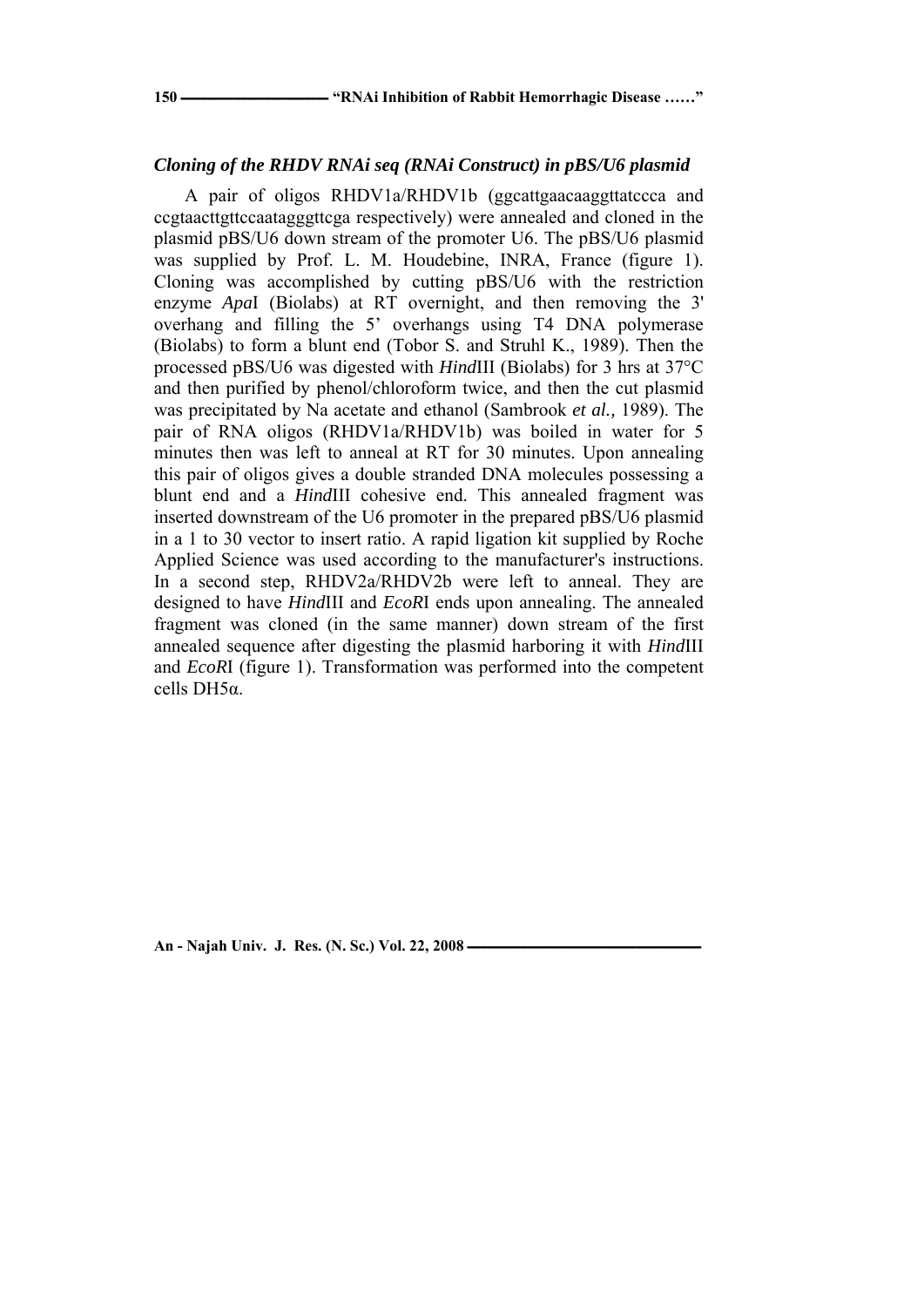

**Figure (1):** pBS/U6 plasmid used to clone the RHDV RNAi seq (RNAi Construct).

Screening for the recombinant colonies was also accomplished in two steps using Southern blotting on Hybond N+ membranes (Amersham) following the digestion of the bacterial plasmid DNA with *BamH*I, and hybridization with a probe of RHDV1b (ccgtaacttgttccaatagg) to screen for the pBS/U6 harboring the first annealed fragment (RHDV1a/RHDV1b) and the probe of RHDV2a (agcttgggataaccttgttcaatgccctttttg) to screen for the recombinant plasmid harboring the second annealed fragment (RHDV2a/RHDV2b) (figure 1). The pre-hybridization took 3 hrs at 50°C and hybridization was performed over 72 hrs at 50°C. The first screening gave results shown in figure 2-a. The A42 clone was taken for the second cloning and screening gave results shown in figure 2-b where  $\alpha$ 3 gives a promising signal.  $\alpha$ 3 was, therefore, sequenced and proved to contain both pairs of oligos (RHDV1a/RHDV1b upstream of the pair of oligos RHDV2a/RHDV2b). α3 was therefore the suitable recombinant and was kept for the subsequent RNAi work. The resultant double stranded RNA molecule of 21 bp coded by  $\alpha$ 3 was designed to be compatible with a target sequence in the genome of RHDV cloned in the vector pcDNAMLC supplied by Prof. L. M. Houdebine, INRA, France (Figure 3).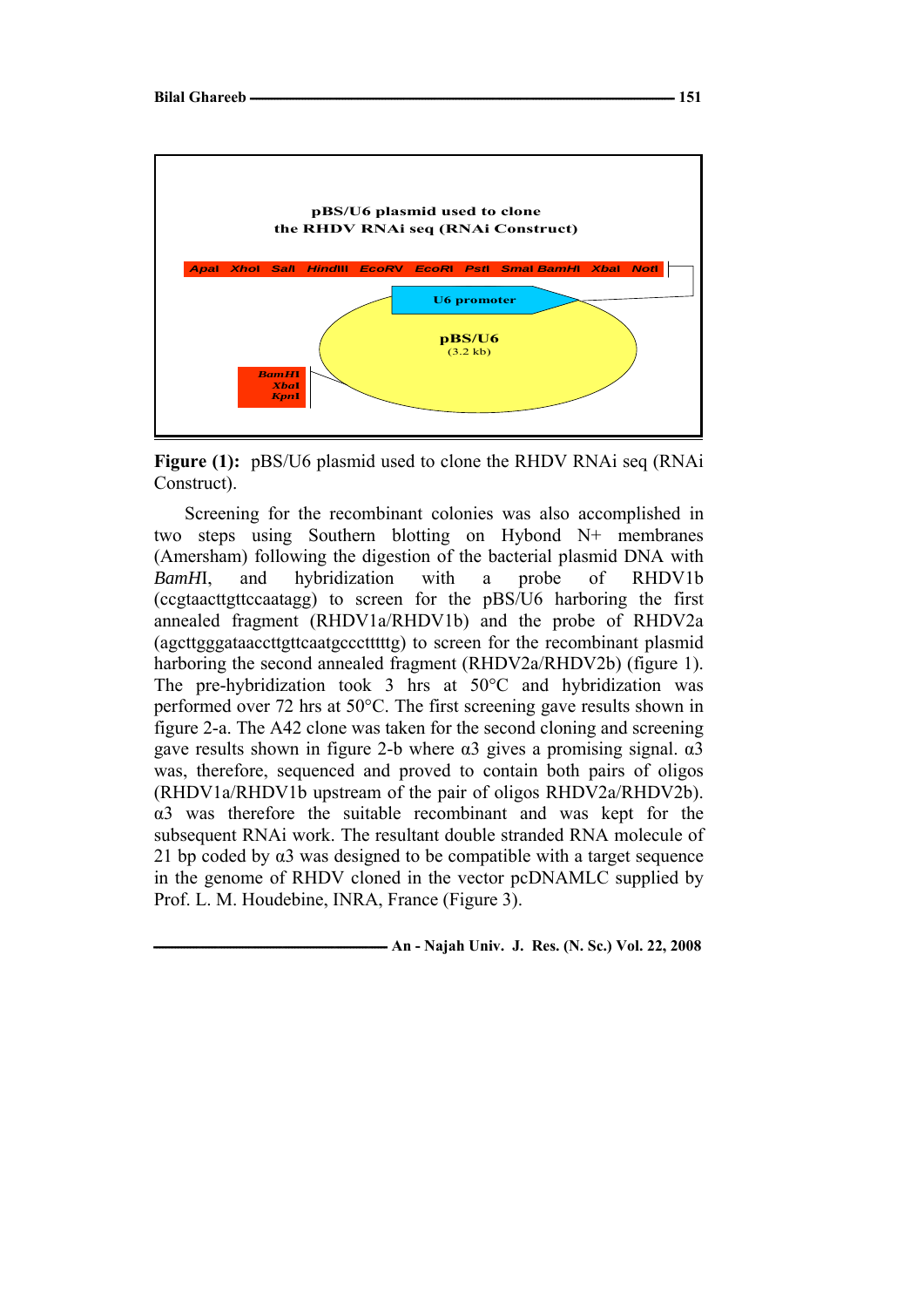

**Figure (2):** *(a)* This Southern blotting autoradiogram was used to determine the plasmid pBS/U6 harboring the first annealed DNA fragment (RHDV1a/RHDV1b). Plasmids were digested with *BamH*I (see figure 1) according to the manufacture's instructions (NEB), the gel was transferred on Hybond N+ membranes (Amersham) and hybridized with a probe of RHDV1b (ccgtaacttgttccaatagg). The positive clones give signals on the band of approximately 390 bp. These clones are A41, A42 and A43. Smart is the molecular size ladder used

*(b)* This autoradiogram of Southern blotting was used to determine the recombinant plasmid issued in figure 2-a harboring the second annealed DNA fragment (RHDV2a/RHDV2b). The plasmid was digested with *BssH*II and *Sac*I (see figure 1) according to the manufacture's instructions (NEB). The gel was transferred on Hybond N+ membranes (Amersham) and hybridized with a probe of RHDV2b. The positive clones give signals on the band of approximately 150 bp. Clone  $\alpha$ 3 seems to be promising.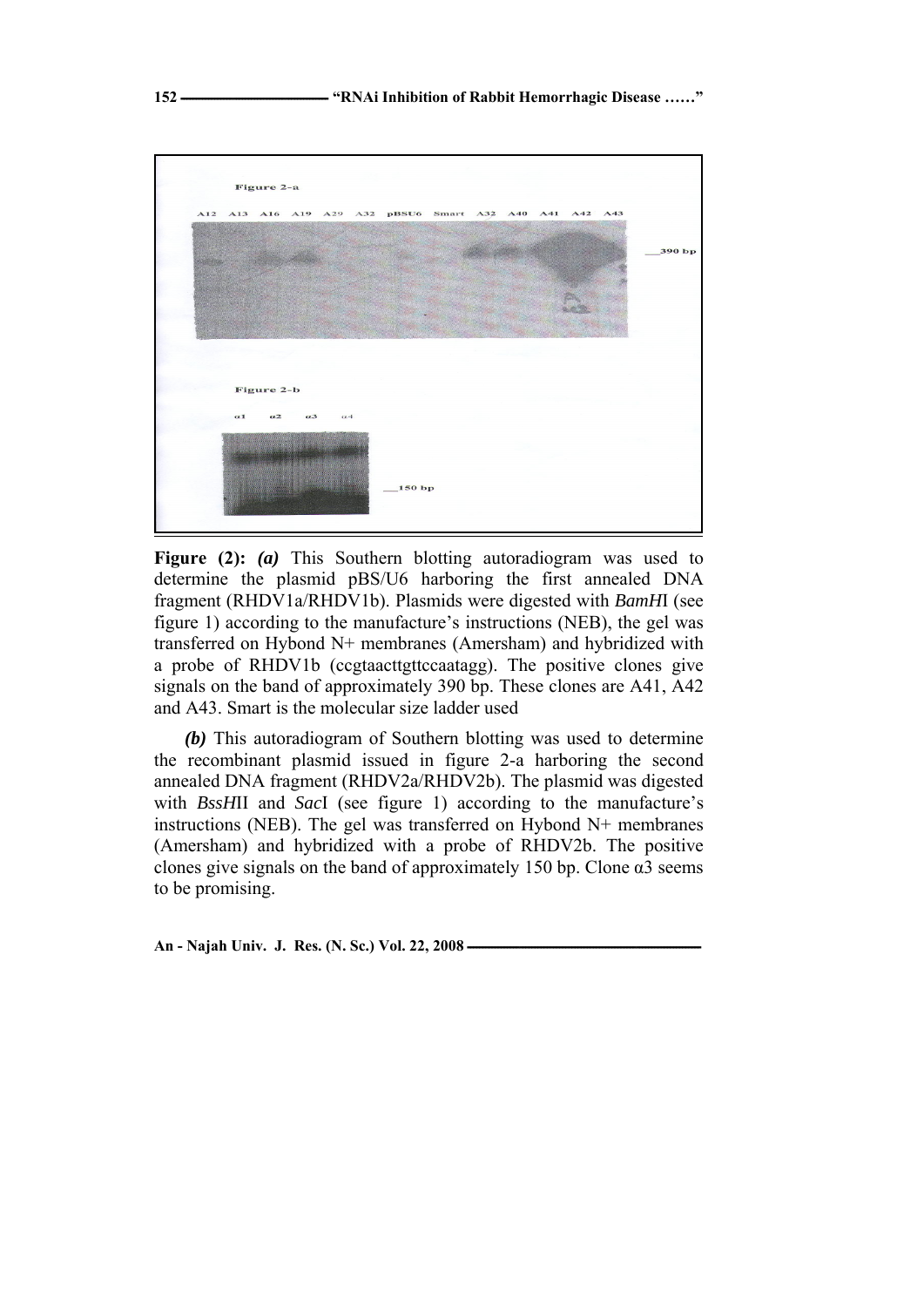

**Figure (3):** pcDNAMLC vector harboring 486 bp of the RHDV target. This RHDV fragment starts at the nucleotide position 79 and ends at the nucleotide position 564 in the sequence available under the accession EU003582.1, NCBI (McIntosh *et al.,* 2007). This fragment from the viral genome was cloned in the restriction site of *EcoR*I in the luciferase gene of which expression was maintained (fusion protein). pcDNAMLC vector was kindly provided by Prof. L. M. Houdebine, INRA, France. The gene luciferase starts 6 nucleotides before the fragment of RHDV and ends 249 nucleotides after it.

## **Labeling**

The labeling was performed through transfer of  $^{32}P$  from ATP (3<sup>rd</sup>) position) to the 5' end of RHDV1b sequence using T4 kinase for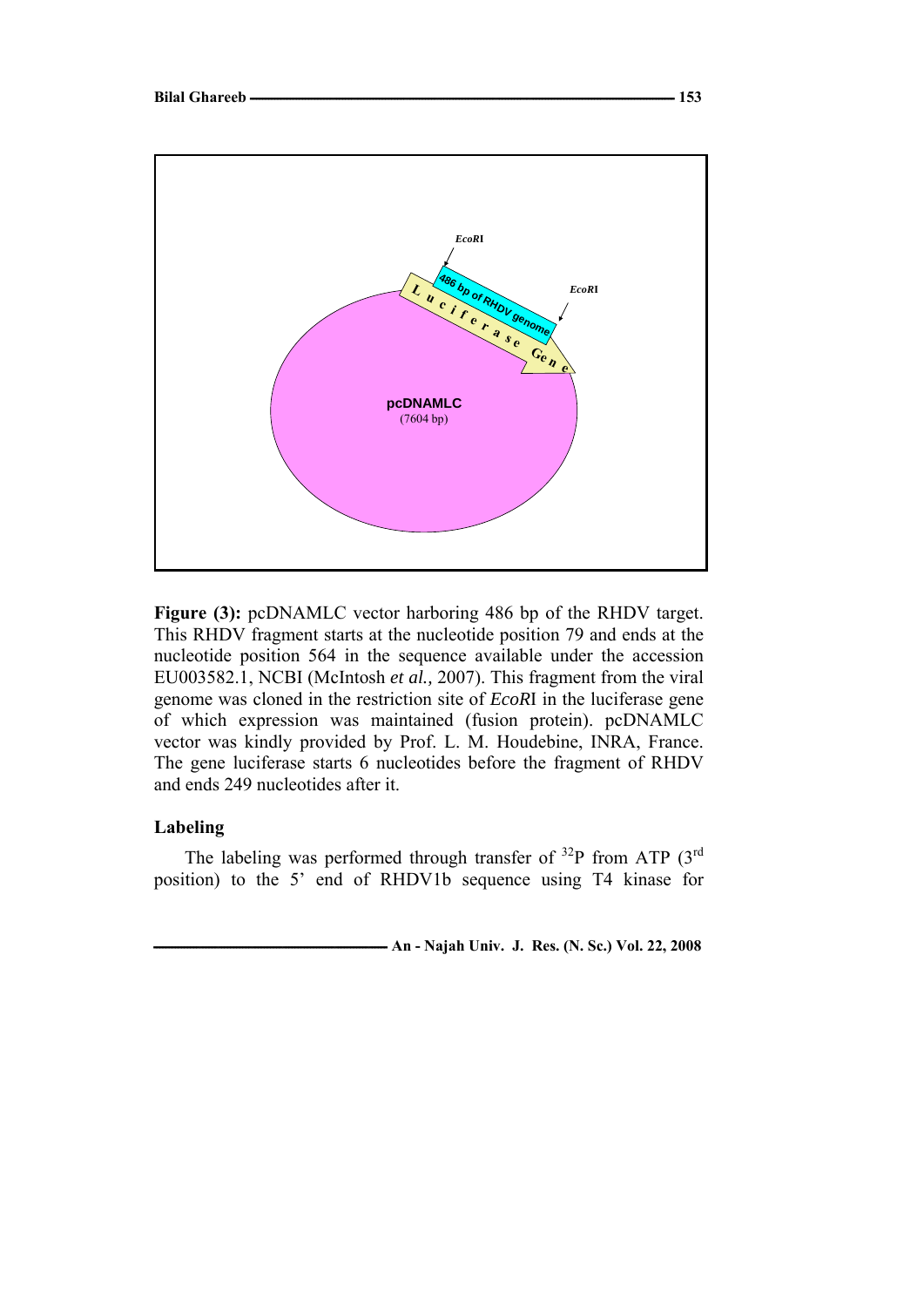screening for pBS/U6 harboring the annealed DNA fragment RHDV1a/RHDV1b. RHDV2b was labeled in the same manner for screening of the latter plasmid harboring the annealed DNA fragment RHDV2a/RHDV2b.  $3 \text{ }\mu\text{l}$  of  $32\text{P}$  (10 m Ci/ml) purchased from Amersham<sup>TR</sup> were mixed with 6 pmol of RHDV1b or RHDV2b, 1µl of kinase buffer 10X and 10 units of kinase (Eurogentec) in a final volume of 10 μl (complemented with distilled water). Reaction was conducted at 37ºC during 30 min then kinase was inactivated by incubating the reaction tube at 65ºC/5 min.

# *Transfection and Assaying for Luciferase Activity*

The RHDV viral part cloned in luciferase gene (fusion protein) was co-transfected with the RNAi construct in CHO cells. The decrease in the expression of the fusion protein (luciferase) reflects the inhibitory effect of the RNAi construct *ex-vivo* (in CHO cells).

TKLuc plasmid was used in experiments as a reference of strong activity of the luciferase reporter gene. Basic TKluc reporter vector was constructed as follows: A *BamH*I-*Xba*I fragment, containing the Herpes Simplex Virus (HSV) Thymidine Kinase (TK) promoter, was obtained from pT109luc plasmid (Nordeen, 1988) and inserted into pGL2basic luciferase reporter vector (Promega), cleaved with *Bgl*II-*Xba*I (Figure 4)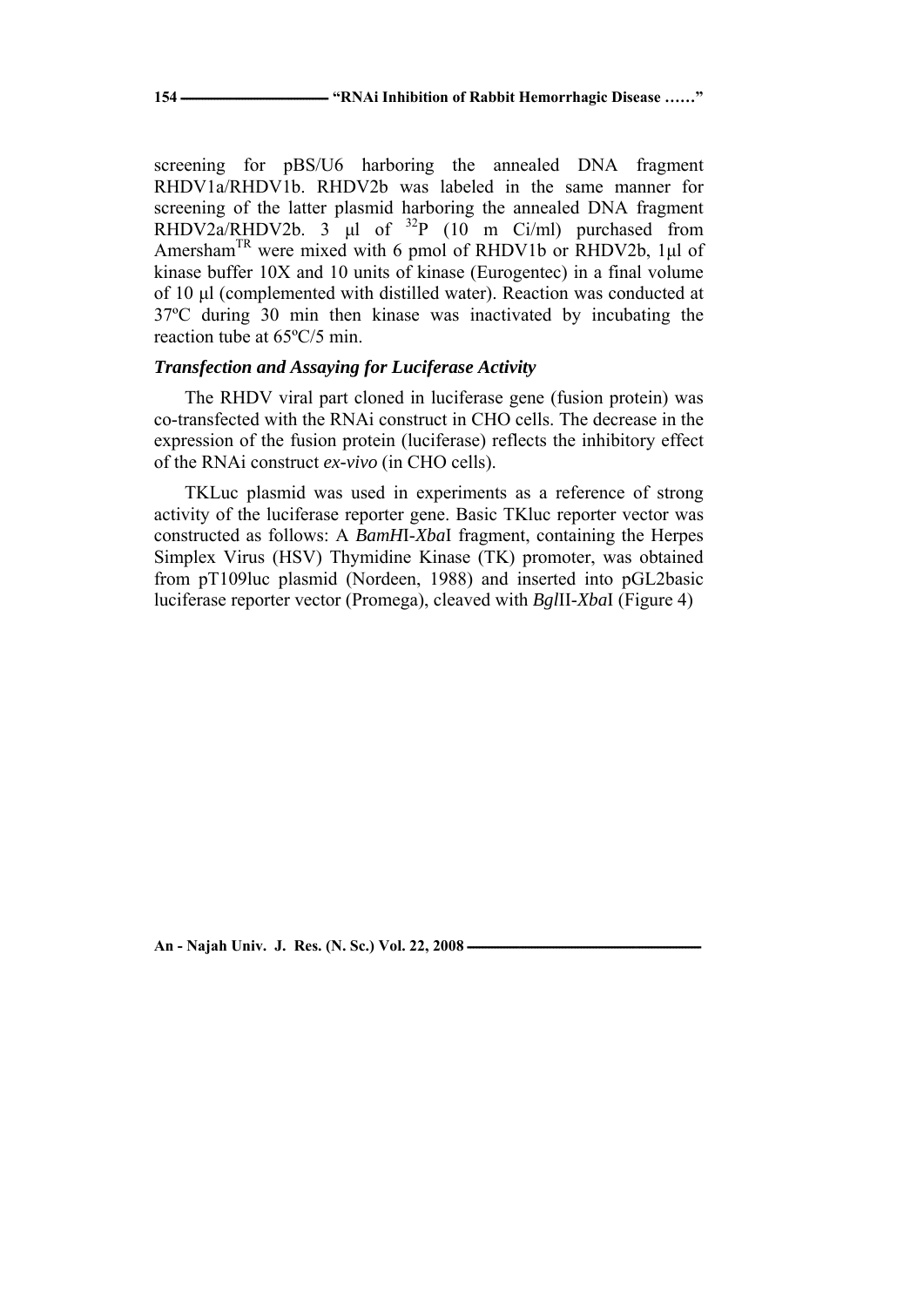

**Figure (4):** TKLuc plasmid*:* A *BamH*I-*Xba*I fragment, containing the Herpes Simplex Virus (HSV) Thymidine Kinase (TK) promoter, was inserted into pGL2basic luciferase reporter vector (Promega), cleaved with *Bgl*II-*Xba*I (BamHI cut end is compatible with *Bgl* II cut one).

Lipofectamine reagent purchased from Invitrogen Life Technologies was used for the co-transfection experiments according to the manufacturer's recommendations with minor modifications. The complex DNA-Lipofectamine in Calf Fetal (CFS) and Penicillin, Streptomycin and Gentamycine (PSG) free medium was added to 95% confluent Chinese Hamster Ovary (CHO) cultures. The cultures were incubated at 37°C for 19 hrs, then 12 ml of full medium with CFS (10%) and PSG (Penicillin (100 units/ml), Streptomycin (100 µg/ml) and Glutamine (2 mM) were added per 60 mm Petri dish. Collection and lyses of cultures were performed 46 hrs after the beginning of transfection, cells of each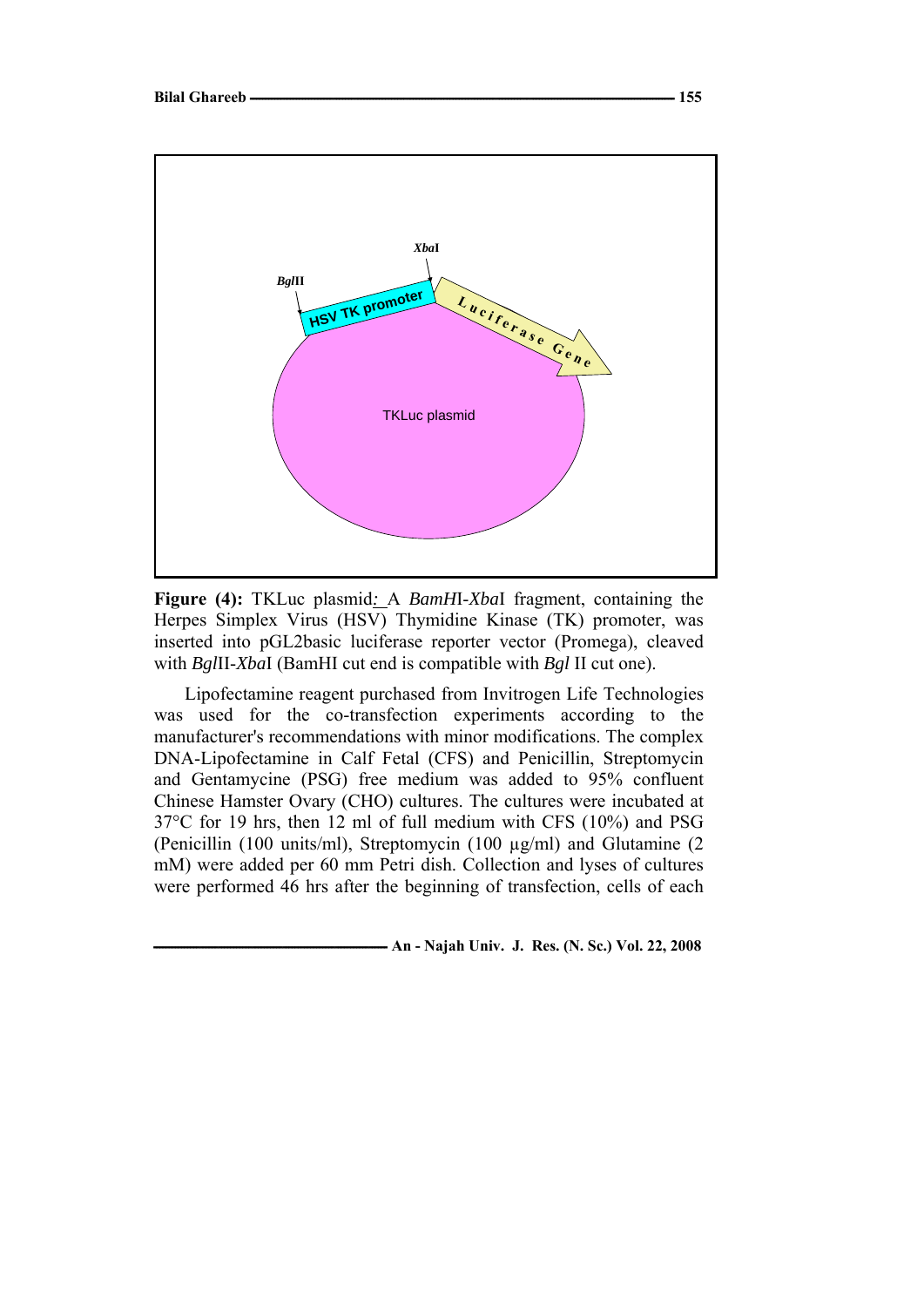Petri dish were collected in 100 µl of lysis buffer (glycyl glycerine 25 mM, EDTA 1 mM, MgSO4 8 mM, Triton 1%, glycerol 15% and DTT 1 mM added extemporarily) and immediately 10 µl of lysed cells were added to 45 µl of luciferase substrate and inserted immediately into the luminometer. Readings of luciferase were taken, they reflect the capacity of the RNAi construct to inactivate RHDV target harbored in the luciferase gene (fusion protein construct).

Two series of co-transfection experiments were conducted in order to evaluate the capacity of the designed dsRNA (RNAi construct) molecules in inhibiting the expression of luciferase (fusion protein); each cotransfection was composed of 3 replicates. The target sequence plasmid (pcDNAMLC) was co-transfected with the RHDV RNAi seq (RNAi Construct) in the CHO cell line.

### **Statistical Analysis**

Error limits cited and error bars plotted represent simple standard deviations of the mean. Usually, numerical results are only accurate enough to specify the least significant digit. When comparing different samples, results were considered to be statistically different when  $P<0.05$ (Student's t-test for unpaired samples).

### **Results and Discussion**

The first series of experiments was performed to evaluate the capacity of the designed dsRNA molecules to inhibit the expression of luciferase. The target sequence, a part of the genome of RHDV was inserted in the luciferase expression sequence in the plasmid pcDNAMLC. Luciferase maintained, however, its expression as a fusion protein. The experiment was to investigate the capacity of RNAi produced by the dsRNA to inhibit the expression of luciferase and consequently the expression of RHDV target. The co-transfection experiments gave results in the form of the activity of luciferase (Fig. 5).

Bars in figure 5 (and also in figure 6) show the readings of luciferase activity. These readings reflect the capacity of the RNAi construct to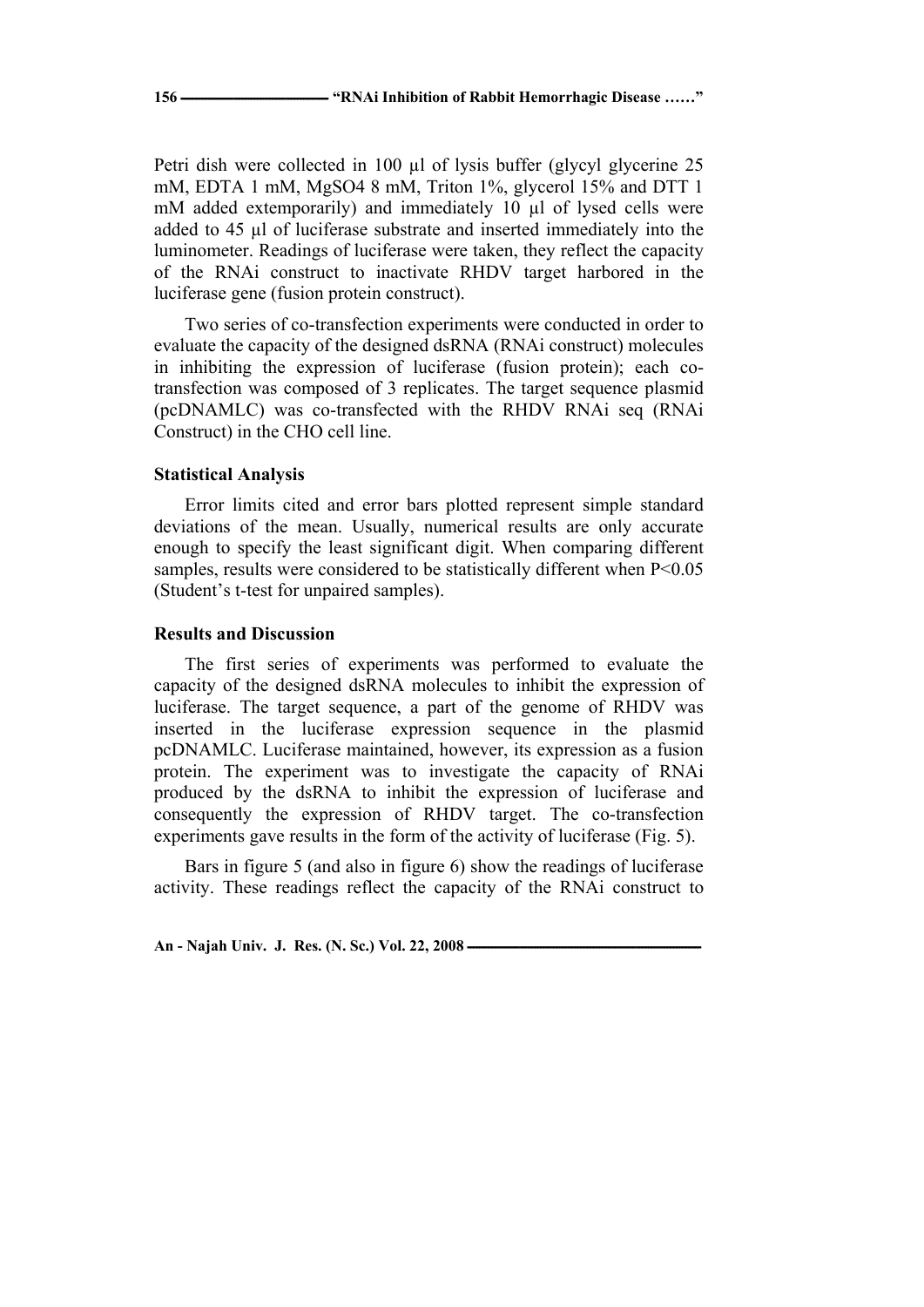inactivate the luciferase gene harboring part of the RHDV genome (RHDV target). The exact values can be retrieved from the figure using  $Prism^{TM}$  package.

Upon co-transfection of  $\alpha$ 3 with pcDNAMLC (harboring the RHDV target sequence for RNAi seq), a clear inhibitory effect of 82% on the expression of luciferase (as a fusion protein) was demonstrated (left bar). This inhibitory effect is in comparison with the virgin plasmid (pBS/U6) and therefore is specific (figure 5).

To demonstrate furthermore the specificity based on homology between the RNAi contructs and their target gene to be inhibited, we can see that U6β (which harbors a sequence RNAi for another virus, the Aujesky virus) has no inhibitory effect on pcDNAMLC. The expression level of cotransfection of pcDNAMLC+ U6β is similar to pcDNAMLC+ pBS/U6 which is the initial plasmid harboring no RNAi constructs. Therefore, it seems that only the homologous RNAi constructs have a specific inhibitory effect on the expression of luciferase gene. Taken together, the RNAi construct designed in this study  $(\alpha 3)$  has strong and specific inhibitory effect on the expression of the corresponding homologous target sequence (figure 5). The expression of luciferase was specifically inhibited and not vulnerable to a non-homologous RNAi construct (U6β). For inhibition of expression, homology seems, therefore, to be essential between the target and the RNAi construct.

TKLuc is known to have a very strong expression level of luciferase. It was co-transfected with pBS/U6 (left bar) and also co-transfected with α3 which is pBS/U6 harboring the RHDV RNAi sequence (next bar). For clarity, the luciferase readings were divided by 10. Figure 5 demonstrates that α3 has no clear inhibitory effect on the expression of luciferase in TKLuc compared with pBS/U6. In other words, the very high level of expression of TKLuc was not clearly influenced by  $\alpha$ 3 compared with the initial plasmid (pBS/U6). So, there was no clear effect of the RHDV RNAi seq on luciferase expression when there is no homology between the two sequences.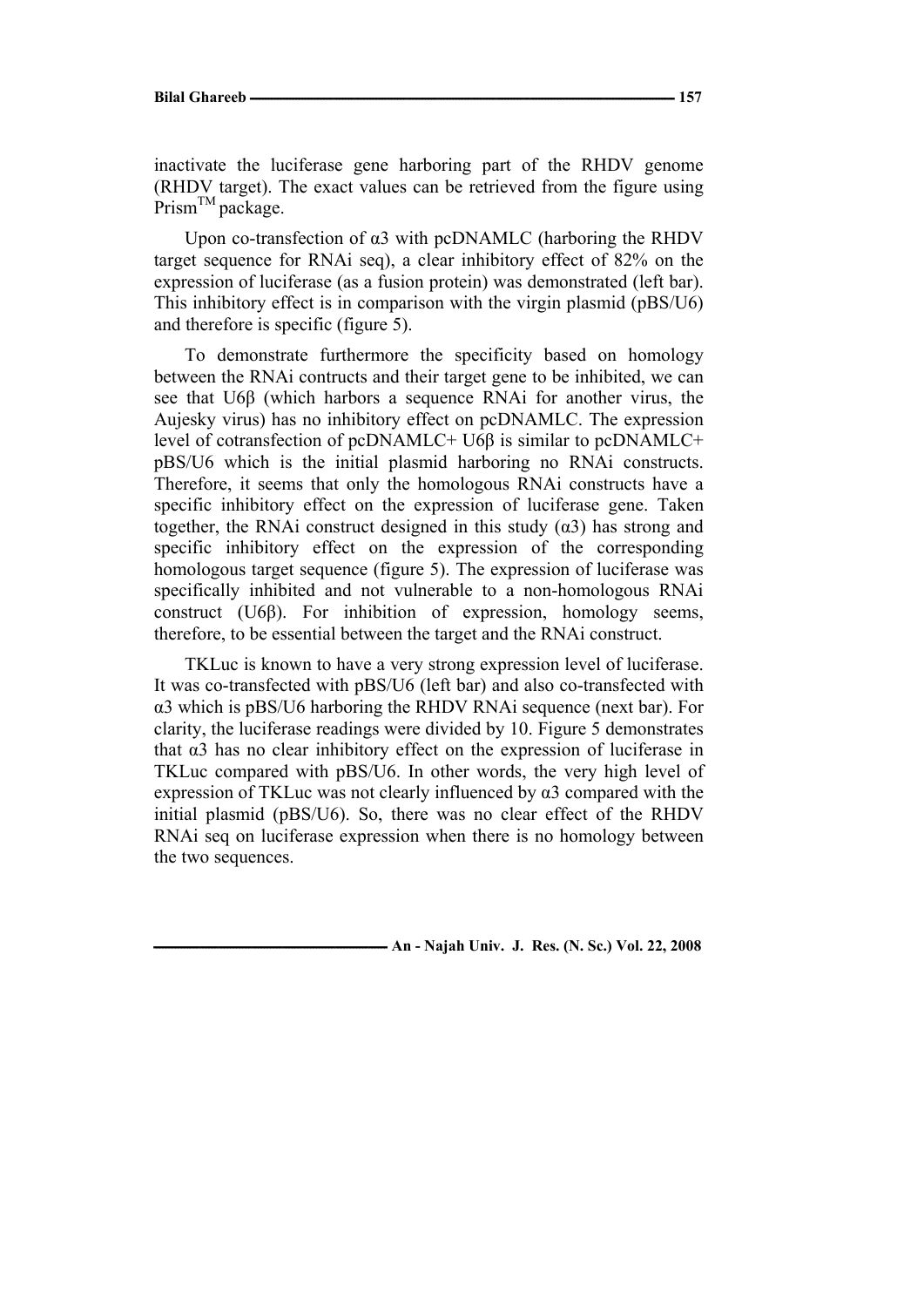

**Figure (5):** Readings of luciferase activities in the CHO lysates after cotransfection of the shown pairs of plasmids. α3 (RHDV RNAi seq or RNAi Construct) has a clear specific inhibitor effect of 82 % on the expression of luciferase gene harboring the target homologous sequence.

These results were confirmed by another series of experiments, each composed of 3 replicates of co-transfections (Fig. 6) with an additional plasmid, pcDNAMLC3. The later plasmid possesses a strong expression level of luciferase. It was co-transfected with pBS/U6 as well as with α3 which is pBS/U6 harboring the RHDV RNAi sequence (on left).  $\alpha$ 3 has no clear inhibitory effect on the expression of luciferase in comparison with the initial plasmid pBS/U6. But as the right bars in figure 6 show, α3 leads to a decrease of 87% in the activity of luciferase (fusion protein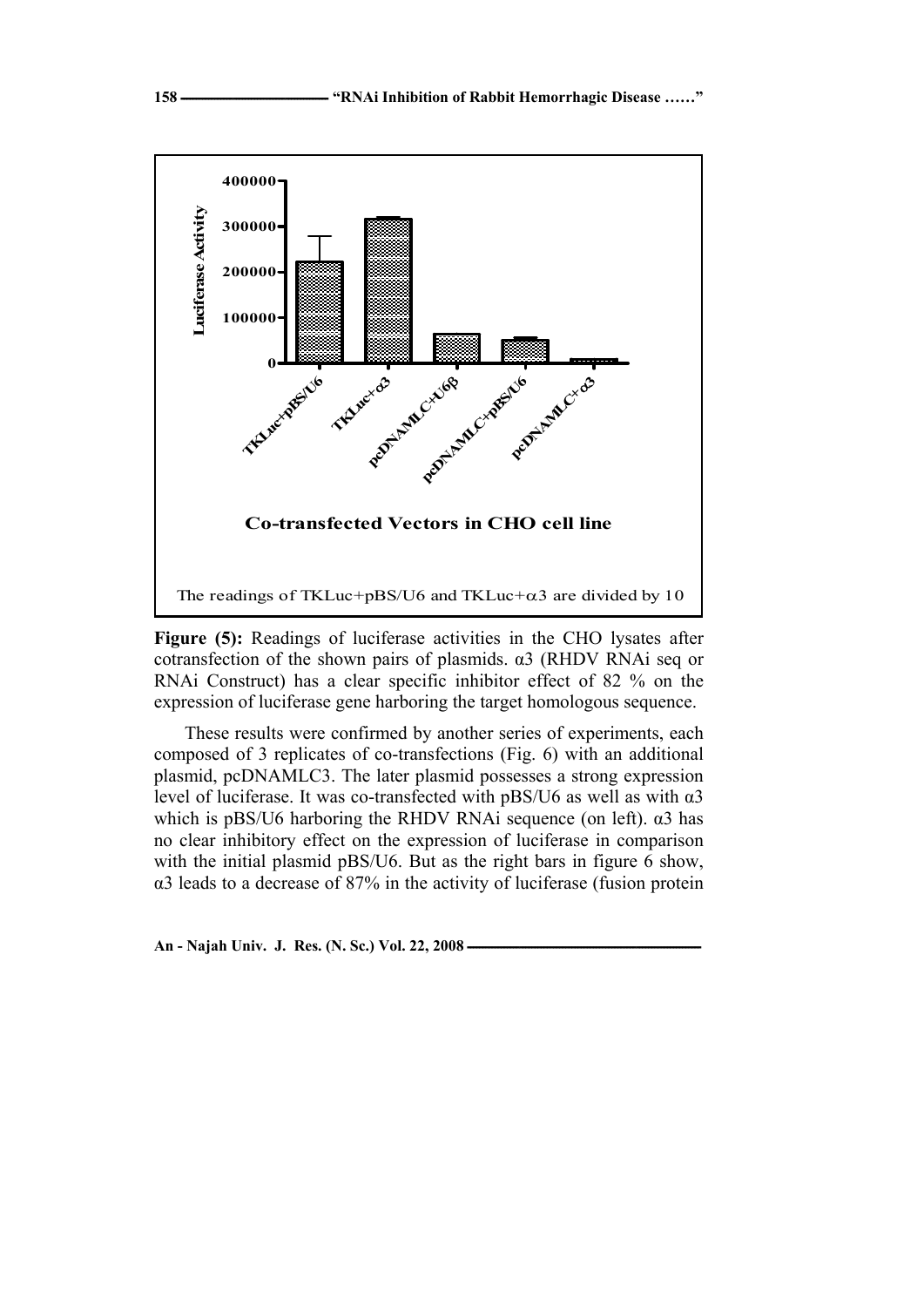construct) harboring an RHDV fragment of genome identical to the RNAi construct in α3 (pcDNAMLC) in comparison with pBS/U6 which is the initial plasmid. This demonstrates a strong inhibitory effect of RHDV RNAi seq. on the expression of luciferase gene harboring a matching sequence of RNAi seq.

As noted, U6β harbors a sequence of RNAi for another virus (Aujesky virus). When the expression profiles of pcDNAMLC+U6β and pcDNAMLC+  $\alpha$ 3 are compared, we see that  $\alpha$ 3 has a clear inhibitory effect on the expression of luciferase gene harboring the homologous RHDV target (figure 6). It is clear from the middle bar in figure 6 that the U6β RNAi construct again has no effect on the expression of the luciferase gene which does not harbor any target homologous sequence. The effect is similar to the initial plasmid (pBS/U6).

Results obtained in figures 5 and 6 demonstrate a specific inhibition which is conditioned by complementarity between the target and the RNAi construct. They open promising horizons for an efficient genetic combat against the rabbit hemorrhagic disease virus (RHDV).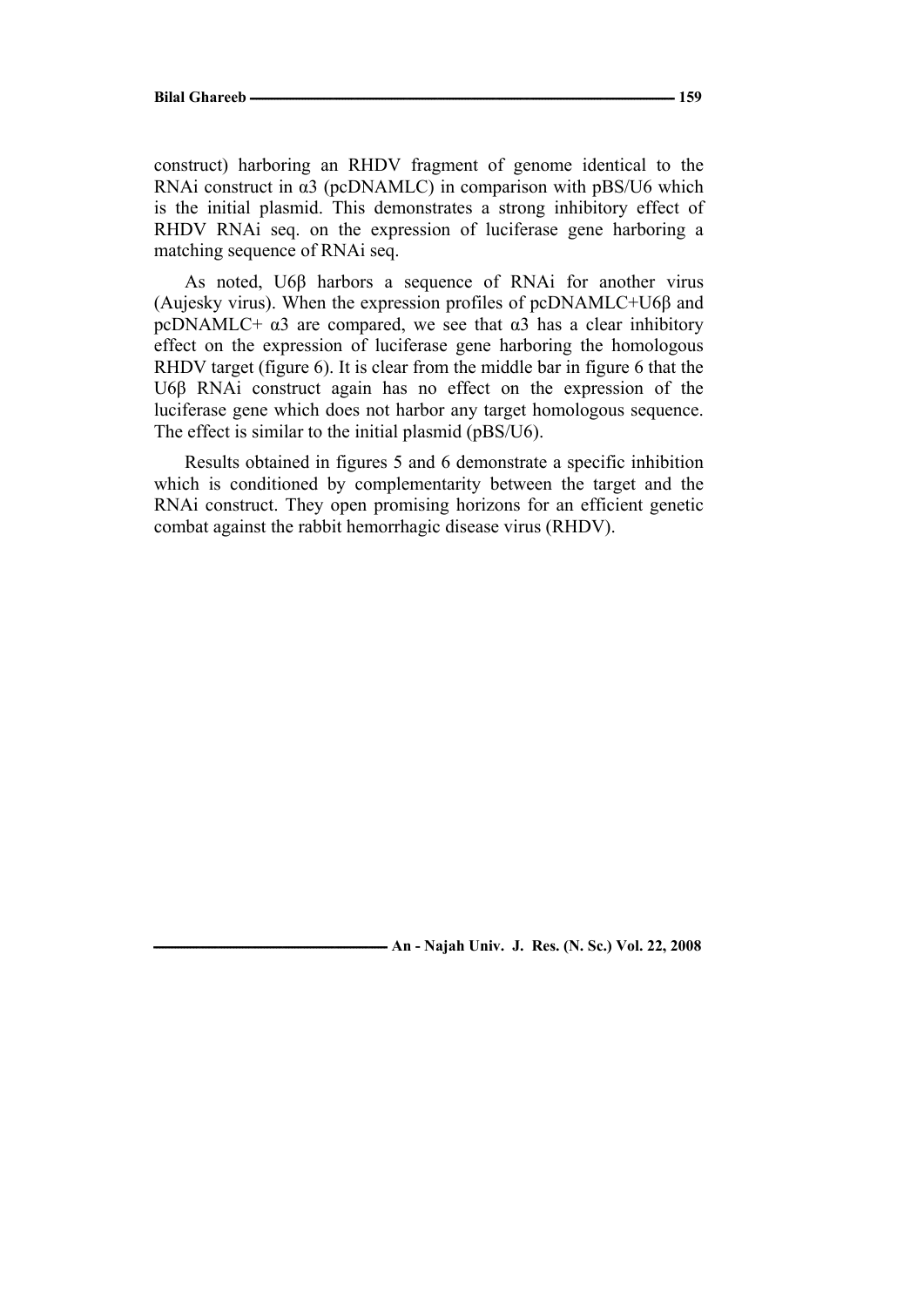

**Figure (6):** Luciferase activities in the CHO lysates after co-transfection of the shown pairs of plasmids. α3 (RHDV RNAi seq or RNAi Construct) has a clear specific inhibitor effect (87%) on the expression of luciferase gene harboring the target homologous sequence. The inhibition is conditioned by homology between the RNAi construct and the target sequence (see Results and Discussion). The luciferase readings were so strong that they were divided by 50 for clarity.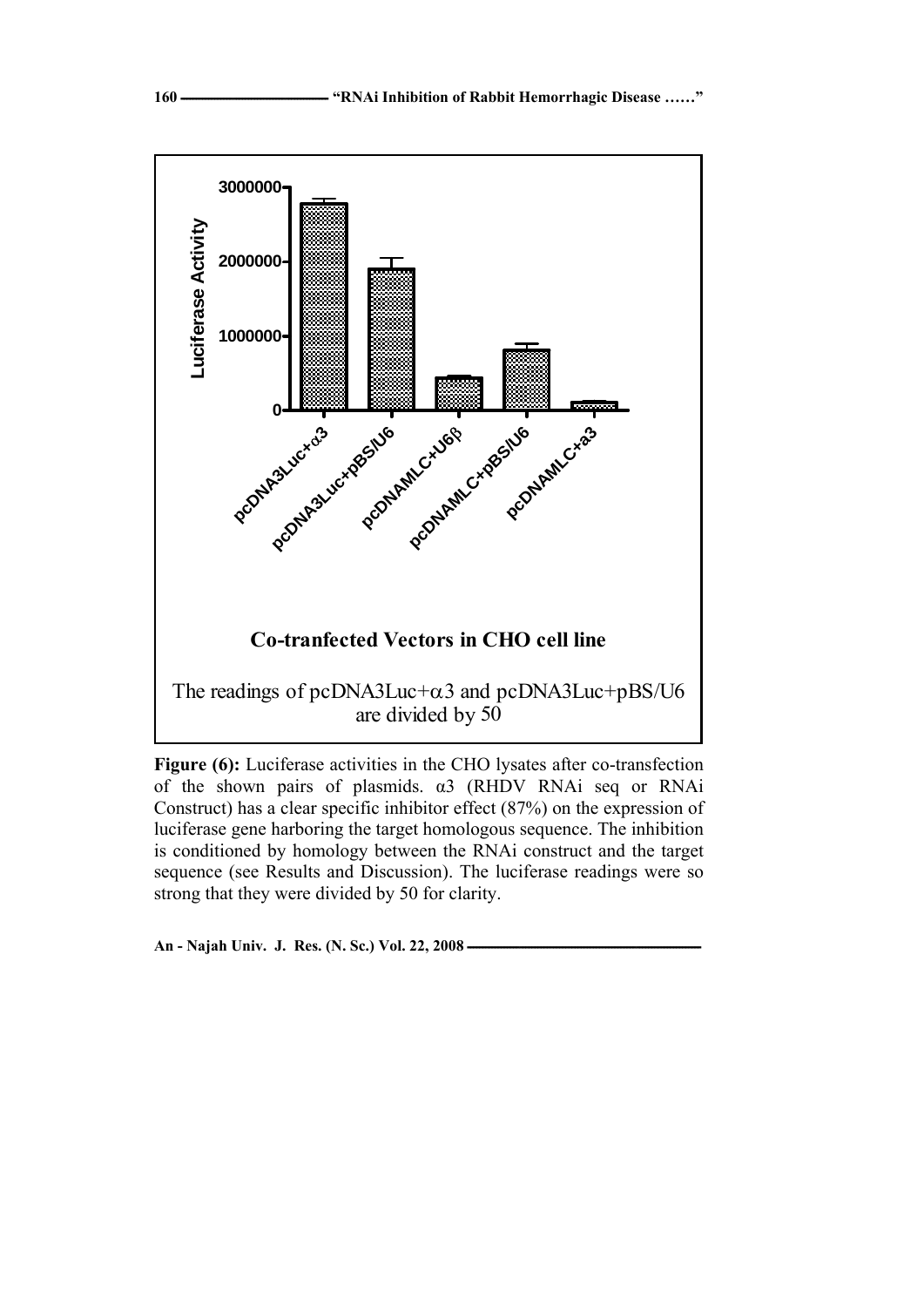In this study, a variation of expression inhibition (from 82 to 87%) by RNAi was demonstrated. In other studies, variation in RNAi inhibition of gene expression is also encountered. For example, using RNAi, fgf8 gene expression inhibition varied from 0 to 100% (Hernandez-Hernandez, 2001).

It has been demonstrated by many groups that RNA interference, induced by transfection of small interfering RNA (siRNA) duplexes, can protect cells against a viral challenge in culture, this protection is, as in this study, transient. However, it was demonstrated that lentivirus expression vectors can stably express siRNAs at levels sufficient to block viral replication. These vectors stably express siRNAs specific for HIV-1 *Tat* transcription factor or specific for a cellular coreceptor (CCR5) that is required for infection by the majority of primary HIV-1 isolates (Lee *et al.,* 2003).

Finally, techniques based on the powerful phenomenon of RNAi can be extrapolated for other application in health and agriculture in the future (e.g. it could be applied on other viral diseases and other animal, human and plant pathogens).

#### **Conclusions**

In this study an RNAi construct was used to inhibit the expression of the RHDV target. Inhibition varied between 82 and 87% and was specific and conditioned by homology between the RNAi construct and the target gene to be inhibited. The importance of this research is clear from an applied as well as fundamental point of view. It provides the basis for further investigations aiming to create transgenic rabbit resistant to the infection by RHDV. The technique of RNAi is sometimes referred to as a "knockdown" since RNAi may not totally abolish expression of the gene, to distinguish it from "knockout" procedures where a complete elimination of expression is obtained by knocking out or removal of the corresponding DNA fragment (Zhao, 2005). Nevertheless, the RNAi technique has a strong potential to help understanding the function of genes through specific silencing of genes under demand.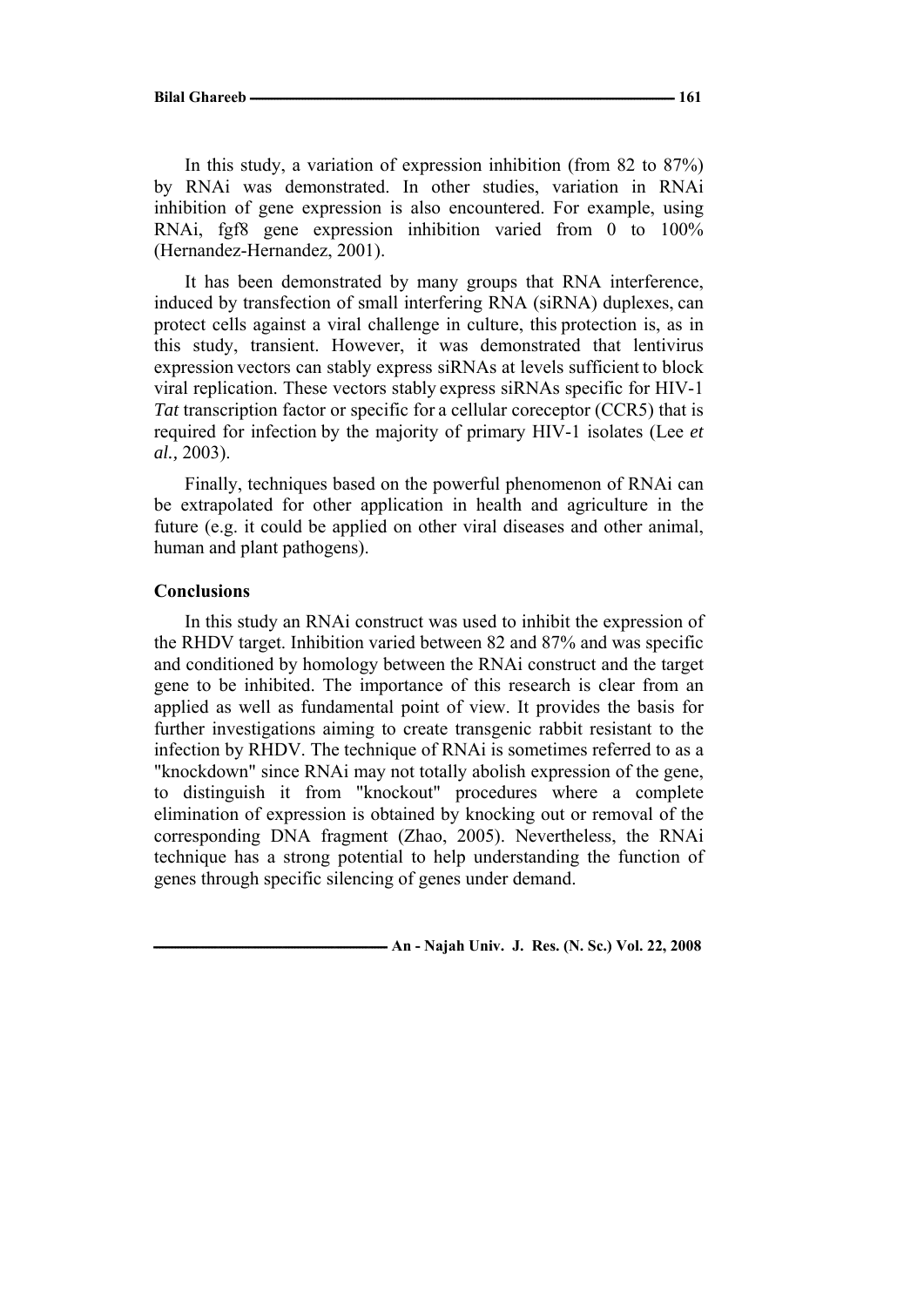# **Perspectives**

This study represents a basis for an efficient combat against RHDV in rabbits. Further investigations will be valuable for confirming results in CHO and other types of cells. In another study, it was shown that 21 nucleotide siRNA duplexes specifically suppress expression of endogenous and heterologous genes in different mammalian cell lines, including human embryonic kidney and HeLa cells (Elbashir, 2001). Other RNAi constructs targeting other viral parts of RHDV can give more inhibition. The most efficient RNAi construct could be used ultimately in transgenic animals to obtain genetically resistant rabbits against RHDV. Viral genomic data are available and can be used to achieve such perspectives (McIntosh *et al.,* 2007).

# **Acknowledgments**

I am grateful for the Consulate General of France in Jerusalem for funding this research. Many thanks are addressed also to Dr. Dominique Thépot and Prof. Louis-Marie Houdebine from INRA (France) for their many advices during the technical work. Many thanks are addressed also to Dr. Graham Stott for his kind revision of English in this paper as well as to Dr. Abbas Al-Masri for his kind revision of the Arabic abstract.

# **References**

- Capucci, L. Scicluna, M. T. & Lavazza, A. (1991). "Diagnosis of viral haemorrhagic disease of rabbits and the European brown hare syndrome". Rev Sci Tech. (10). 347-370.
- Dzitoyeva, S. Dimitrijevic, N. & Manev, H. (2003). "γ-aminobutyric acid B receptor 1 mediates behavior-impairing actions of alcohol in *Drosophila*: adult RNA interference and pharmacological evidence". Proc Natl Acad Sci. 100(9). 5485-90.
- Elbashir, S. M. Harborth, J. Lendeckel, W. Yalcin, A. Weber, K. & Tuschl, T. (2001). "Duplexes of 21-nucleotide RNAs mediate RNA interference in cultured mammalian cells". Nature. 24; 411 (6836): 428-9.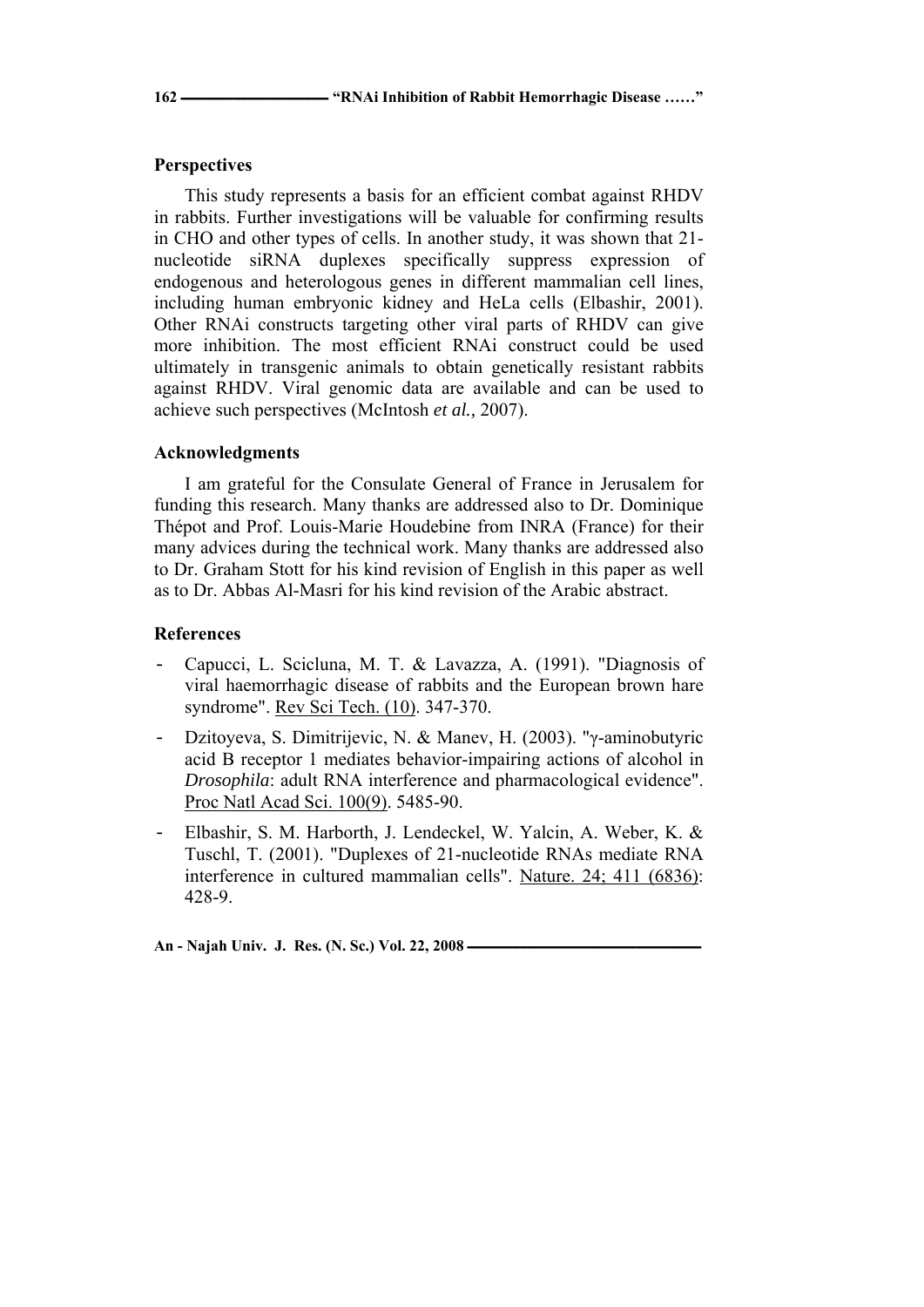- Fortunato, A. & Fraser, A. G. (2005). "Uncover genetic interactions in *Caenorhabditis elegans* by RNA interference". Bioscience Reports. 25 (5-6). 299-307
- Hernandez-Hernandez, V. Fernandez, J. cardona, A. Romero, R. & Bueno, D. (2001). "Selective inhibition of gene expression by RNAi in chick embryos in ovo". Int. J Dev. Biol. 45(S1). S99-S100.
- Hu, L. Wang, Z. Hu, C. Liu, X. Yao, L. Li, W. & Qi, Y. (2005). "Inhibition of Measles virus multiplication in cell culture by RNA interference". Acta Virologica. 49(4). 227-34.
- Jia, F. Zhang, Y. Z. & Liu, C. M. (2006). "A retrovirus-based system to stably silence hepatitis B virus genes by RNA interference". Biotechnol Lett. 28(20). 1679-85.
- Kusov, Y. Kanda, T. Palmenberg, A. Sgro, J.-Y. & Gauss-Muller, V. (2006). "Silencing of hepatitis A virus infection by small interfering RNAs". J Virol. 80(11). 5599-610.
- Lee, M.-T. M. Coburn, G. A. McClure, M. O. & Cullen, B. R. (2003). "Inhibition of Human Immunodeficiency Virus Type 1 Replication in Primary Macrophages by Using Tat- or CCR5- Specific Small Interfering RNAs Expressed from a Lentivirus Vector". Journal of Virology, 77(22). 11964-11972.
- Lee, R. C. Feinbaum, R. L. & Ambros, V. (1993). "The C. elegans heterochronic gene lin-4 encodes small RNAs with antisense complementarity to lin-14". Cell. 75(5). 843-54.
- Li, Y. C. Kong, L. H. Cheng, B. Z. & Li, K. S. (2005). "Construction of influenza virus siRNA expression vectors and their inhibitory effects on multiplication of influenza virus". Avian Dis. 49(4). 562- 73.
- Lodish, H. Berk, A. Matsudaira, P. Kaiser, C. A. Krieger, M. Scott, M. P. Zipurksy, S. L. & Darnell, J. (2004). Molecular Cell Biology. 5th ed. WH Freeman: New York, NY.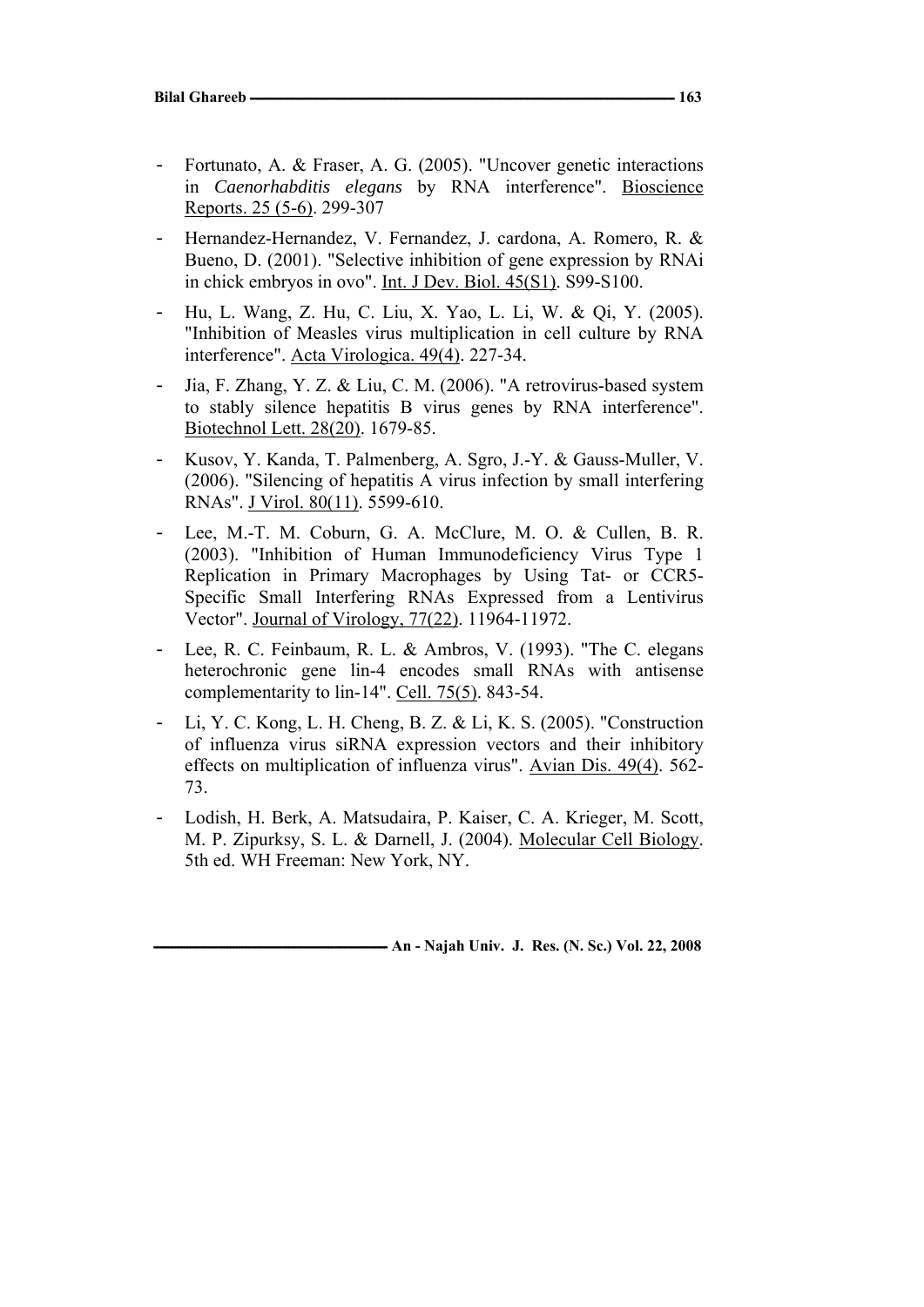- Macrae, I. J. Zhou, K. Li, F. Repic, A. Brooks, A. N. Cande, W. Z. Adams, P. D. & Doudna, J. A. (2006). "Structural basis for doublestranded RNA processing by Dicer". Science, 13 January. 311 (5758). 195-8.
- Marcato, P. S. Benazzi, C. Vecchi, G. Galeotti, M. Della Salda, L. Sarli, G. & Lucidi, P. (1991)."Clinical and pathological features of viral haemorrhagic disease of rabbits and the European brown hare syndrome". Rev Sci Tech. (10). 371-392.
- McIntosh, M. T. Behan, S. C. Mohamed, F. M. Lu, Z. Moran, K. E. Burrage, T. G. Neilan, J. G. Ward, G. B. Botti, G. Capucci, L. & Metwally, S. A. (2007). "A pandemic strain of calicivirus threatens rabbit industries in the Americas". Virol. J. 4(1). 96-109
- Metzlaff, M. O'Dell, M. Cluster, P. Flavell, R. (1997). "RNAmediated RNA degradation and chalcone synthase A silencing in petunia". Cell.(88). 845–854
- Morita, T. Mochizuki, Y. Aiba, H. (2006). "Translational repression is sufficient for gene silencing by bacterial small noncoding RNAs in the absence of mRNA destruction". Proc Natl Acad Sci. 103(13). 4858-63
- Napoli, C. Lemieux, C. & Jorgensen, R. (1990). "Introduction of a chalcone synthase gene into Petunia results in reversible cosuppression of homologous genes in trans". Plant Cell. (2). 279-289
- Nordeen, S. K. (1988). "Luciferase receptor gene vectors for analysis of promoters and enhancers". BioTechniques. (6). 454-457
- Pak, J. & Fire, A. (2007). "Distinct populations of primary and secondary effectors during RNAi in *C. elegans*". Science. Jan 12; 315 (5809). 241-244
- Palatnik, J. F. Allen, E. Wu, X. Schommer, C. Schwab, R. Carrington, J. C. & Weigel, D. (2003). "Control of leaf morphogenesis by microRNAs". Nature. 425 (6955). 257-63.